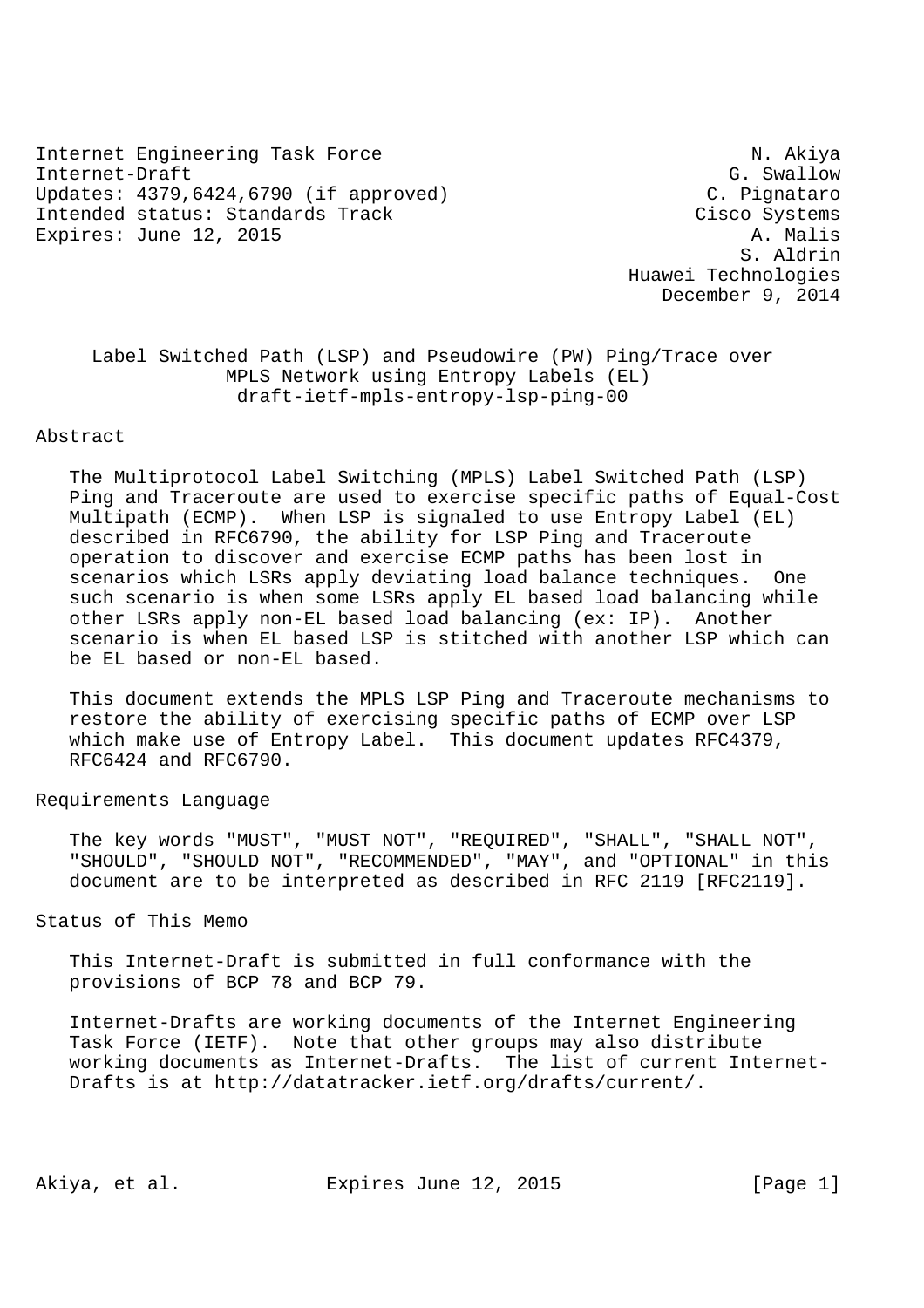Internet-Drafts are draft documents valid for a maximum of six months and may be updated, replaced, or obsoleted by other documents at any time. It is inappropriate to use Internet-Drafts as reference material or to cite them other than as "work in progress."

This Internet-Draft will expire on June 12, 2015.

Copyright Notice

 Copyright (c) 2014 IETF Trust and the persons identified as the document authors. All rights reserved.

 This document is subject to BCP 78 and the IETF Trust's Legal Provisions Relating to IETF Documents (http://trustee.ietf.org/license-info) in effect on the date of publication of this document. Please review these documents carefully, as they describe your rights and restrictions with respect to this document. Code Components extracted from this document must include Simplified BSD License text as described in Section 4.e of the Trust Legal Provisions and are provided without warranty as described in the Simplified BSD License.

# Table of Contents

|                                                     | 3              |
|-----------------------------------------------------|----------------|
|                                                     | 3              |
|                                                     | $\overline{4}$ |
|                                                     | 4              |
|                                                     | 5              |
| $\mathbf{3}$ .                                      | 7              |
| 4.                                                  | 7              |
| 5. Initiating LSR Procedures                        | 8              |
| 6. Responder LSR Procedures                         | 9              |
| 6.1. IP Based Load Balancer & Not Pushing ELI/EL    | 9              |
| 6.2. IP Based Load Balancer & Pushes ELI/EL         | 10             |
| 6.3. Label Based Load Balancer & Not Pushing ELI/EL | 11             |
| 6.4. Label Based Load Balancer & Pushes ELI/EL      | 11             |
| 6.5. Flow Aware MS-PW Stitching LSR                 | 12             |
|                                                     | 13             |
| 8.                                                  | 13             |
| New Multipath Information Type: TBD4<br>9.          | 14             |
| 10. Supported and Unsupported Cases                 | 16             |
|                                                     | 18             |
|                                                     | 18             |
|                                                     | 18             |
|                                                     | 18             |
|                                                     | 19             |
|                                                     | 19             |

Akiya, et al. Expires June 12, 2015 [Page 2]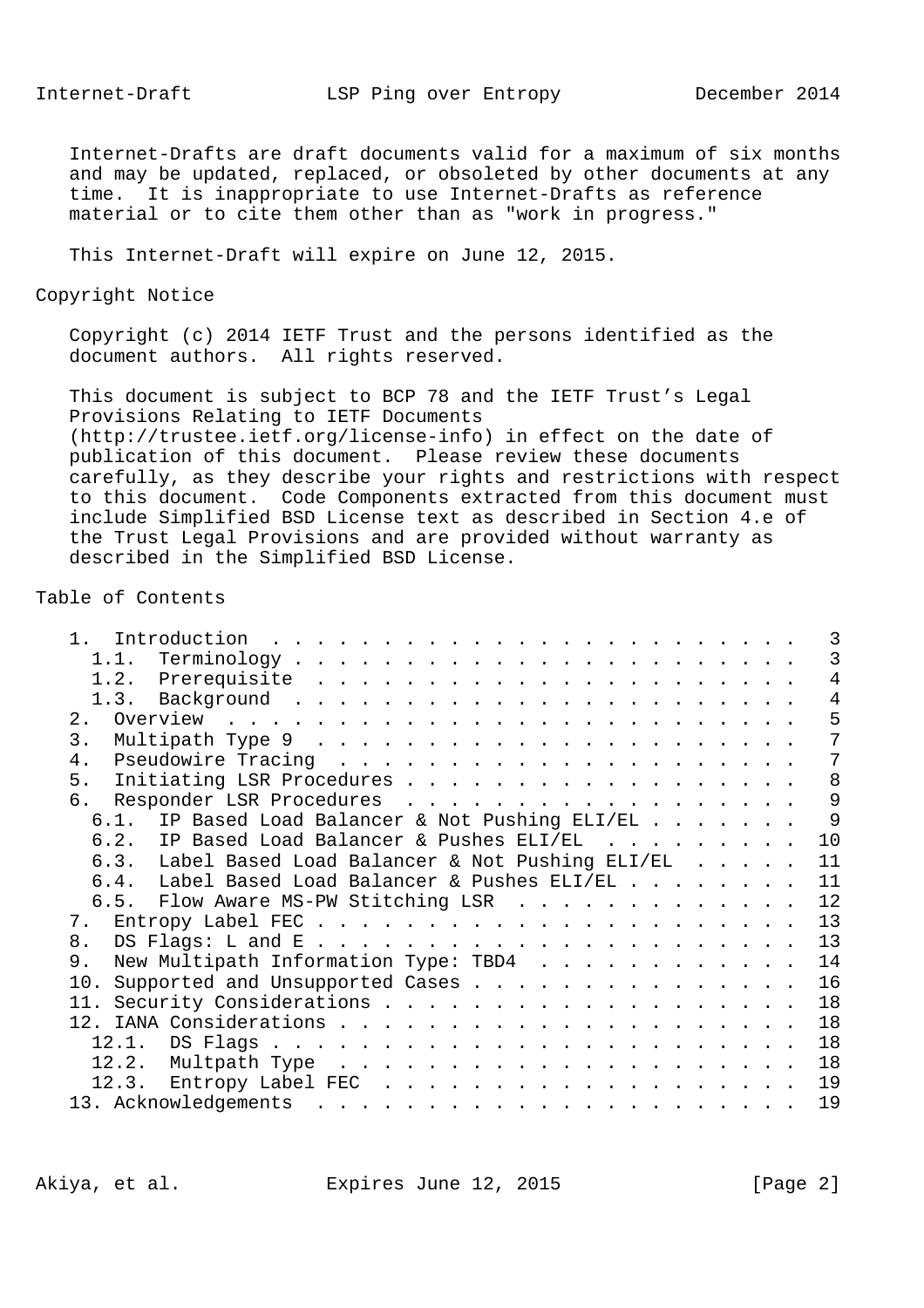| 15.1. Normative References 19   |  |  |  |  |  |  |  |  |
|---------------------------------|--|--|--|--|--|--|--|--|
| 15.2. Informative References 20 |  |  |  |  |  |  |  |  |
|                                 |  |  |  |  |  |  |  |  |

- 1. Introduction
- 1.1. Terminology

The following acronyms/terminologies are used in this document:

- o MPLS Multiprotocol Label Switching.
- o LSP Label Switched Path.
- o LSR Label Switching Router.
- o FEC Forwarding Equivalent Class.
- o ECMP Equal-Cost Multipath.
- o EL Entropy Label.
- o ELI Entropy Label Indicator.
- o GAL Generic Associated Channel Label.
- o MS-PW Multi-Segment Pseudowire.
- o Initiating LSR LSR which sends MPLS echo request.
- o Responder LSR LSR which receives MPLS echo request and sends MPLS echo reply.
- o IP Based Load Balancer LSR which load balances on fields from IP header (and possibly fields from upper layers), and does not consider entropy label from label stack (i.e. Flow Label or Entropy Label) for load balancing purpose.
- o Label Based Load Balancer LSR which load balances on entropy label from label stack (i.e. Flow Label or Entropy Label), and does not consider fields from IP header (and possibly fields from upper layers) for load balancing purpose.
- o Label and IP Based Load Balancer LSR which load balances on both labels from label stack (including Flow Label or Entropy Label if

Akiya, et al. Expires June 12, 2015 [Page 3]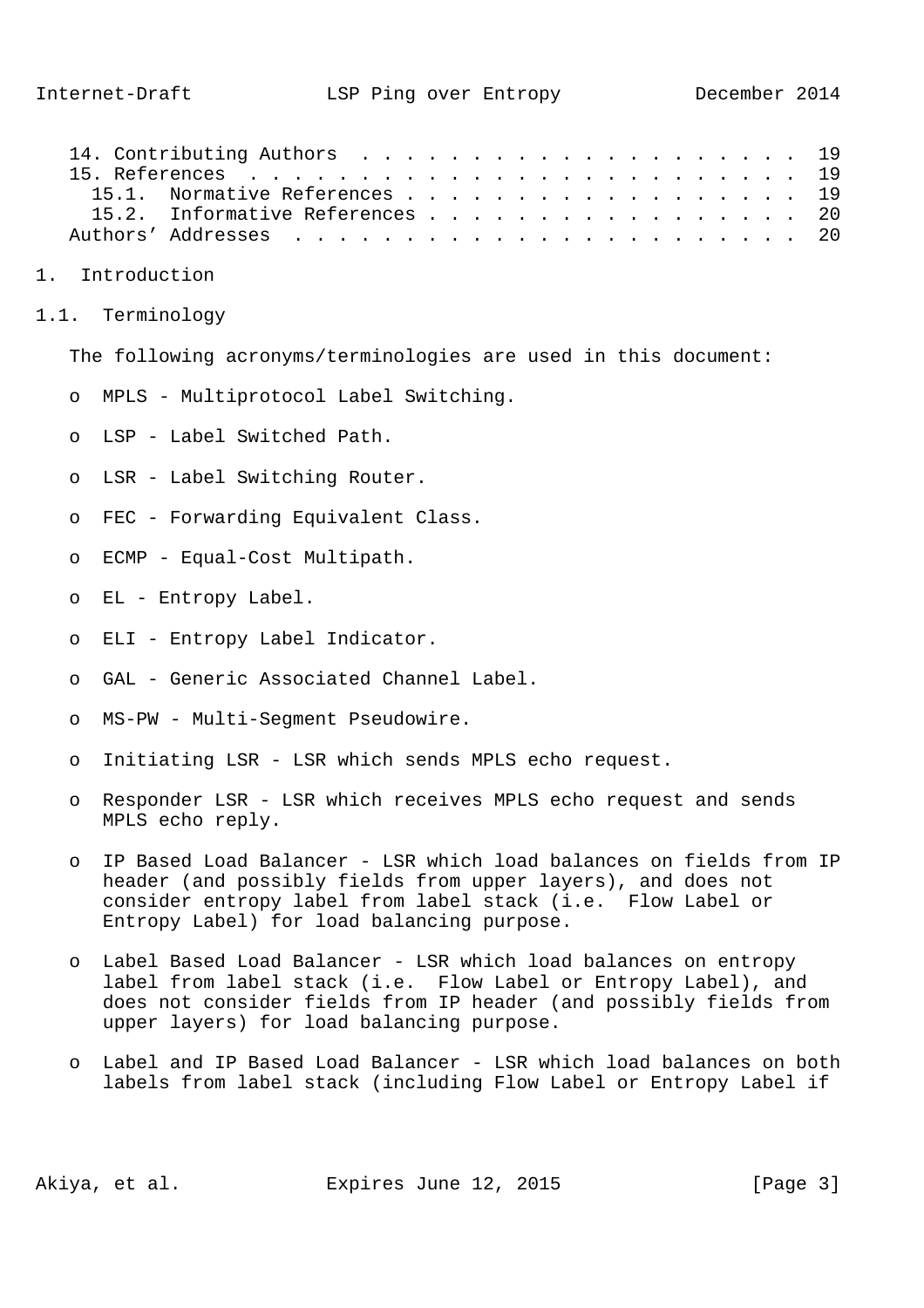present) and fields from IP header (and possibly fields from upper layers).

# 1.2. Prerequisite

 MPLS implementations employ wide variety of load balancing techniques in terms of fields used for hash "keys". [RFC4379] and [RFC6424] are designed to provide multipath support for subset of techniques. Intent of this document is to restore multipath support for those supported techniques which have been compromised by the introduction of [RFC6790] (i.e. Entropy Labels). Section 10 describes supported and unsupported cases, and it may be useful for one to visit this section first.

# 1.3. Background

 Section 3.3.1 of [RFC4379] specifies multipath information encoding in Downstream Mapping TLV (Section 3.3 of [RFC4379]) and Downstream Detailed Mapping TLV (Section 3.3 of [RFC6424]) which can be used by LSP Ping initiator to trace and validate all ECMP paths between ingress and egress. These encodings are sufficient when all the LSRs along the path(s), between ingress and egress, consider same set of "keys" as input for load balancing algorithm: all IP based or all label based.

 With introduction of [RFC6790], it is quite normal to see set of LSRs performing load balancing based on EL/ELI while others still follow the traditional way (IP based). This results in LSP Ping initiator not be able to trace and validate all ECMP paths in following scenarios:

- o One or more transit LSRs along LSP with ELI/EL in label stack do not perform ECMP load balancing based on EL (hashes based on "keys" including IP destination address). This scenario is not only possible but quite common due transit LSRs not implementing [RFC6790] or transit LSRs implementing [RFC6790] but not implementing suggested transit LSR behavior in Section 4.3 of [RFC6790].
- o Two or more LSPs stitched together with at least one of these LSP pushing ELI/EL in label stack. Such scenarios are described in [I-D.ravisingh-mpls-el-for-seamless-mpls].

 These scenarios will be quite common because every deployment of [RFC6790] will invariably end up with nodes that support ELI/EL and nodes that do not. There will typically be areas that support ELI/EL and areas that do not.

Akiya, et al. Expires June 12, 2015 [Page 4]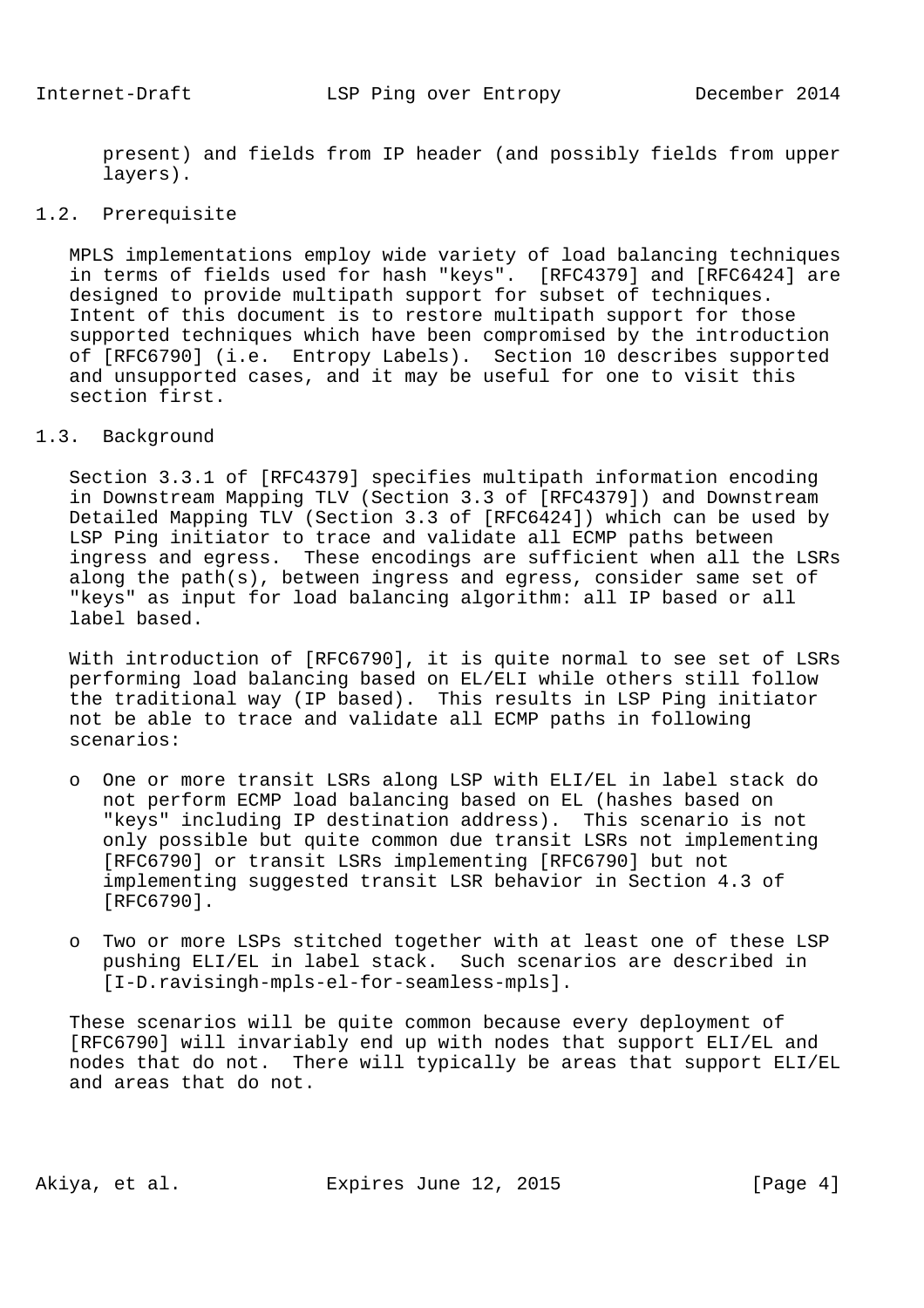As pointed out in [RFC6790] the procedures of [RFC4379] with respect to multipath information type {9} are incomplete. However [RFC6790] does not actually update [RFC4379]. Further the specific EL location is not clearly defined, particularly in the case of Flow Aware Pseudowires [RFC6391]. This document defines a new FEC Stack sub-TLV for the Entropy Label. Section 3 of this document updates the procedures for multipath information type {9} described in [RFC4379]. Rest of this document describes extensions required to restore ECMP discovery and tracing capabilities for scenarios described.

# 2. Overview

 [RFC4379] describes LSP traceroute as an operation where the initiating LSR send a series of MPLS echo requests towards the same destination. The first packet in the series have the TTL set to 1. When the echo reply is received from the LSR one hop away the second echo request in the series is sent with the TTL set to 2, for each echo request the TLL is incremented by one until a response is received from the intended destination. Initiating LSR discovers and exercises ECMP by obtaining multipath information from each transit LSR and using specific destination IP address or specific entropy label.

Notion of  $\{x, y, z\}$  from here on refers to Multipath information types x, y or z.

 LSP Ping initiating LSR sends MPLS echo request with multipath information. This multipath information is described in DSMAP/DDMAP TLV of echo request, and may contain set of IP addresses or set of labels. Multipath information types {2, 4, 8} carry set of IP addresses and multipath information type {9} carries set of labels. Responder LSR (receiver of MPLS echo request) will determine the subset of initiator specified multipath information which load balances to each downstream (outgoing interface). Responder LSR sends MPLS echo reply with resulting multipath information per downstream (outgoing interface) back to the initiating LSR. Initiating LSR is then able to use specific IP destination address or specific label to exercise specific ECMP path on the responder LSR.

Current behavior is problematic in following scenarios:

- o Initiating LSR sends IP multipath information, but responder LSR load balances on labels.
- o Initiating LSR sends label multipath information, but responder LSR load balances on IP addresses.

Akiya, et al. Expires June 12, 2015 [Page 5]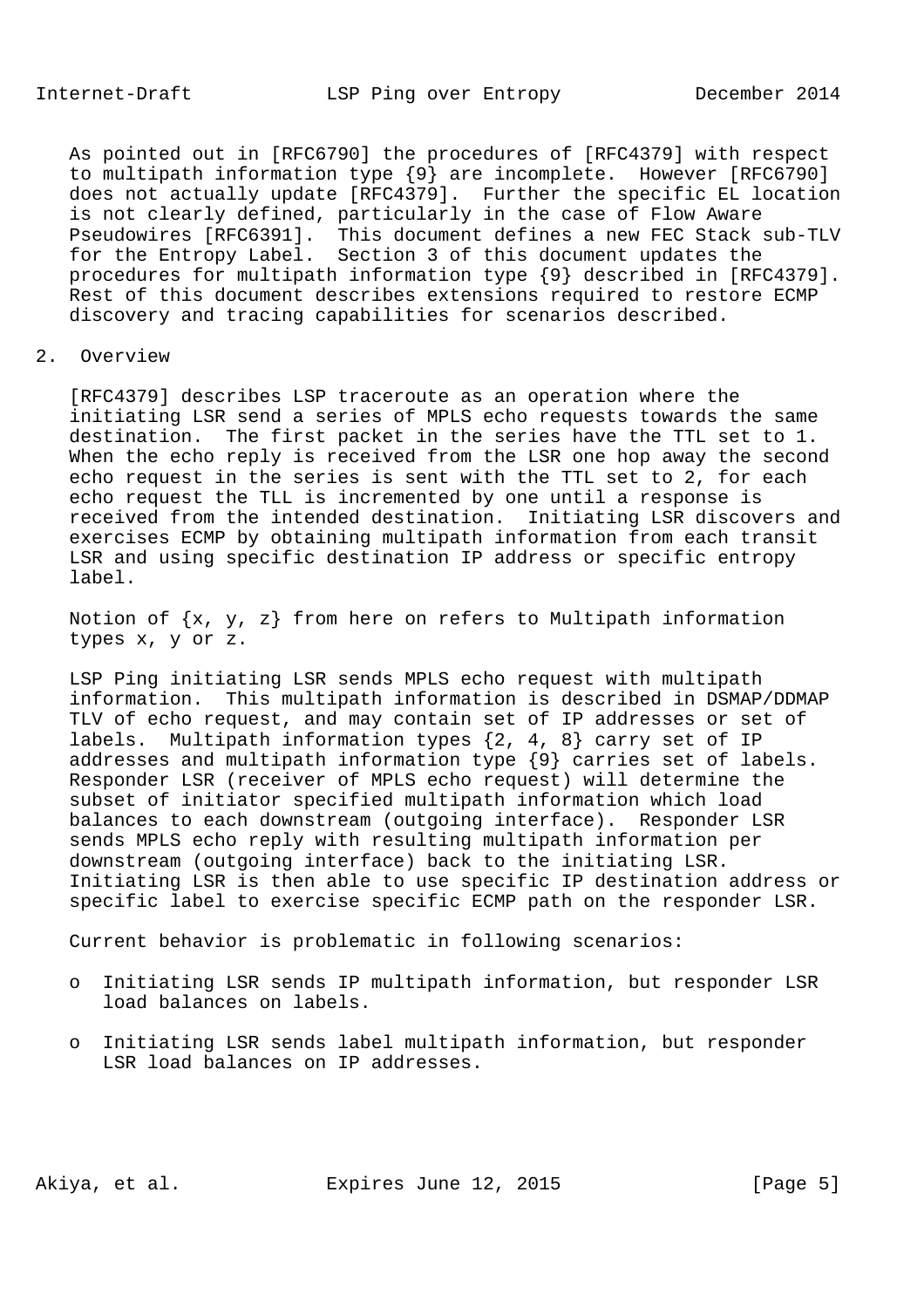- o Initiating LSR sends existing multipath information to LSR which pushes ELI/EL in label stack, but the initiating LSR can only continue to discover and exercise specific path of ECMP, if the LSR which pushes ELI/EL responds with both IP addresses and associated EL corresponding to each IP address. This is because:
	- \* ELI/EL pushing LSR that is a stitching point will load balance based on IP address.
	- \* Downstream LSR(s) of ELI/EL pushing LSR may load balance based on ELs.
- o Initiating LSR sends one of existing multipath information to ELI/ EL pushing LSR, but initiating LSR can only continue to discover and exercise specific path of ECMP if ELI/EL pushing LSR responds with both labels and associated EL corresponding to label. This is because:
	- \* ELI/EL pushing LSR that is a stitching point will load balance based on EL from previous LSP and pushes new EL.
	- \* Downstream LSR(s) of ELI/EL pushing LSR may load balance based on new ELs.

 The above scenarios point to how the existing multipath information is insufficient when LSP traceroute is operated on an LSP with Entropy Labels described by [RFC6790]. Therefore, this document defines a multipath information type to be used in the DSMAP/DDMAP of MPLS echo request/reply packets in Section 9.

 In addition, responder LSR can reply with empty multipath information if no IP address set or label set from received multipath information matched load balancing to a downstream. Empty return is also possible if initiating LSR sends multipath information of one type, IP address or label, but responder LSR load balances on the other type. To disambiguate between the two results, this document introduces new flags in the DSMAP/DDMAP TLV to allow responder LSR to describe the load balance technique being used.

 It is required that all LSRs along the LSP understand new flags as well as new multipath information type. It is also required that initiating LSR can select both IP destination address and label to use on transmitting MPLS echo request packets. Two additional DS Flags are defined for the DSMAP and DDMAP TLVs in Section 8. These two flags are used by the responder LSR to describe its load balance behavior on received MPLS echo request.

Akiya, et al. Expires June 12, 2015 [Page 6]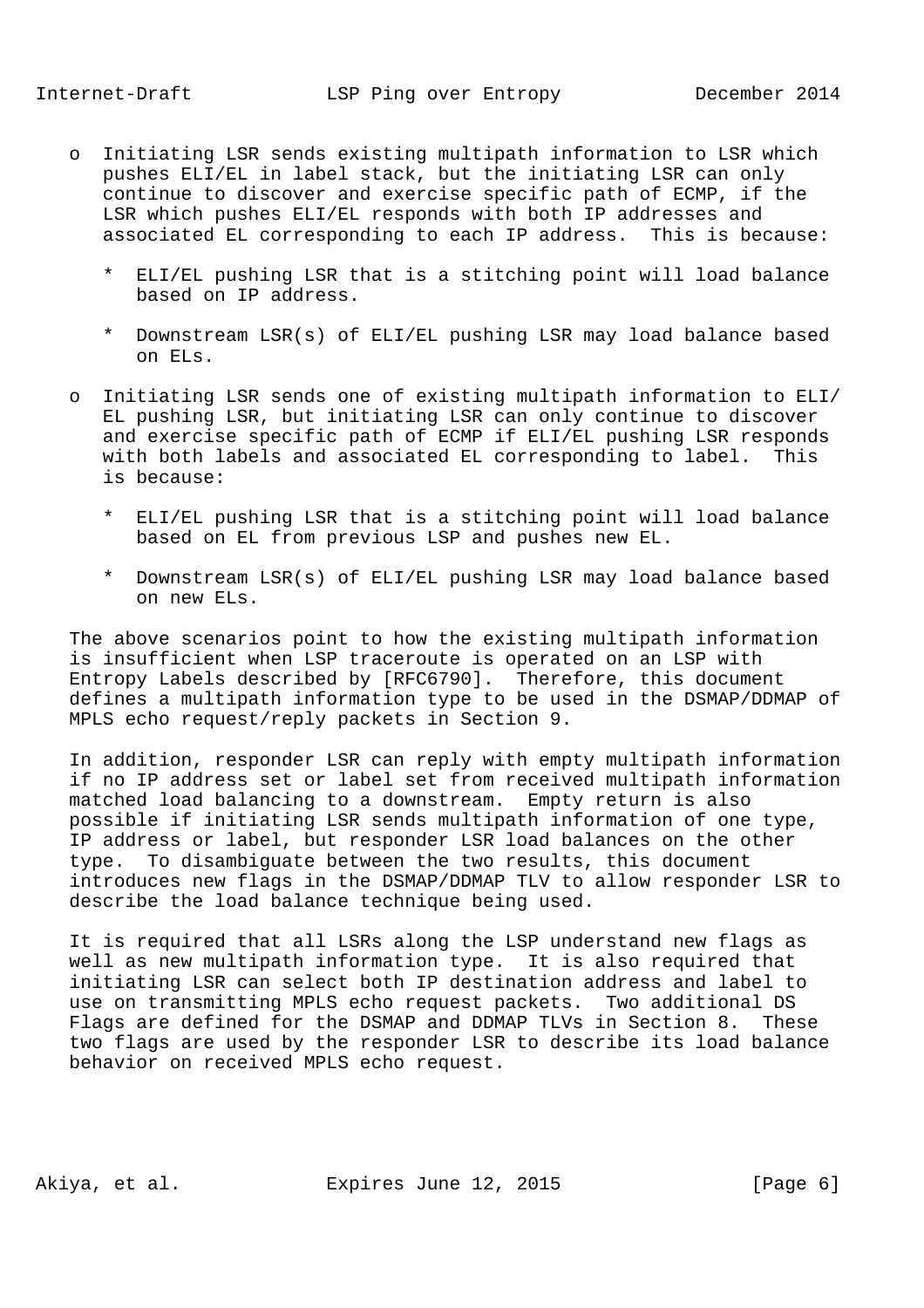Note that the terms "IP Based Load Balancer", "Label Based Load Balancer" and "Label Based Load Balancer" are in context of how received MPLS echo request is handled by the responder LSR.

### 3. Multipath Type 9

This section defines to which labels multipath type {9} applies.

 [RFC4379] defined multipath type {9} for tracing of LSPs where label based load-balancing is used. However, as pointed out in [RFC6790], the procedures for using this type are incomplete as the specific location of the label was not defined. It was assumed that the presence of multipath type {9} implied the value of the bottom-of stack label should be varied by the values indicated by multipath to determine their respective out-going interfaces.

 Section 7 defines a new FEC-Stack sub-TLV to indicate an entropy label. These labels may appear anywhere in a label stack.

 Multipath type {9} applies to the first label in the label-stack that corresponds to an EL-FEC. If no such label is found, it applies to the label at the bottom of the label stack.

## 4. Pseudowire Tracing

 This section defines procedures for tracing pseudowires. These procedures pertain to the use of multipath information type {9} as well as type {TBD4}. In all cases below, when a control word is in use the N-flag in the DDMAP or DSMAP MUST be set. Note that when a control word is not in use the returned DDMAPs or DSMAPs may not be accurate.

 In order to trace a non Flow-Aware Pseudowire the initiator includes an EL-FEC instead of the appropriate PW-FEC at the bottom of the FEC- Stack. Tracing in this way will cause compliant routers to return the proper outgoing interface. Note that this procedure only traces to the end of the MPLS LSP that is under test and will not verify the PW FEC. To actually verify the PW-FEC or in the case of a MS-PW, to determine the next pseudowire label value, the initiator MUST repeat that step of the trace, (i.e., repeating the TTL value used) but with the FEC-Stack modified to contain the appropriate PW-FEC. Note that these procedures are applicable to scenarios which an initiator is able to vary the bottom label (i.e. pseudowire label). Possible scenarios are tracing multiple non Flow-Aware Pseudowires on the same endpoints or tracing a non Flow-Aware Pseudowire provisioned with multiple pseudowire labels.

Akiya, et al. Expires June 12, 2015 [Page 7]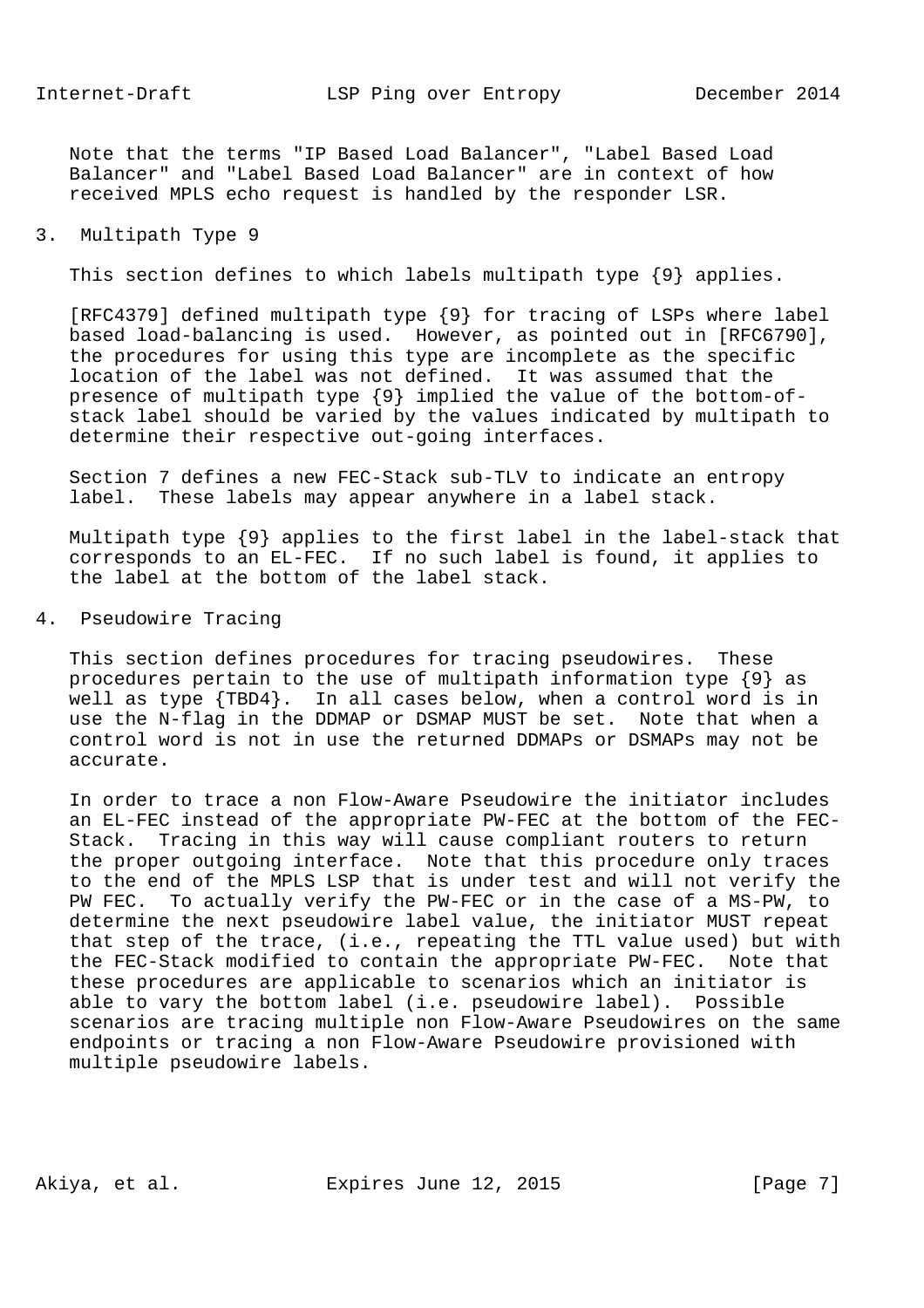In order to trace a Flow Aware Pseudowire, the initiator includes an EL-FEC at the bottom of the FEC-Stack and pushes the appropriate PW- FEC onto the FEC-Stack.

 In order to trace through non-compliant routers the initiator forms an MPLS echo request message and includes a DDMAP or DSMAP with multipath type {9}. For a non Flow-Aware Pseudowire it includes the appropriate PW-FEC in the FEC-Stack. For a Flow Aware Pseudowire, the initiator includes a NIL-FEC at the bottom of the FEC-Stack and pushes the appropriate PW-FEC onto the FEC-Stack.

5. Initiating LSR Procedures

 In order to facilitate the flow of the following text we speak in terms of a boolean called EL\_LSP maintained by the initiating LSR. This value controls the multipath information type to be used in transmitted echo request packets. When the initiating LSR is transmitting an echo request packet with DSMAP/DDMAP with a non-zero multipath information type, then EL\_LSP boolean MUST be consulted to determine the multipath information type to use.

 In addition to procedures described in [RFC4379] as updated by Section 3 and [RFC6424], initiating LSR MUST operate with following procedures.

- o When the initiating LSR pushes ELI/EL, initialize EL\_LSP=True. Else set EL\_LSP=False.
- o When the initiating LSR is transmitting non-zero multipath information type:
	- \* If (EL\_LSP), the initiating LSR MUST use multipath information type {TBD4} unless same responder LSR cannot handle type  $\{TBD4\}$ .
	- \* Else the initiating LSR MAY use multipath information type {2, 4, 8, 9}.
- o When the initiating LSR is transmitting multipath information type {TBD4}, both "IP Multipath Information" and "Label Multipath Information" MUST be included, and "IP Associated Label Multipath Information" MUST be omitted (NULL).
- o When the initiating LSR receives echo reply with  ${L=0, E=1}$  in DS flags with valid contents, set EL\_LSP=True.

Akiya, et al. Expires June 12, 2015 [Page 8]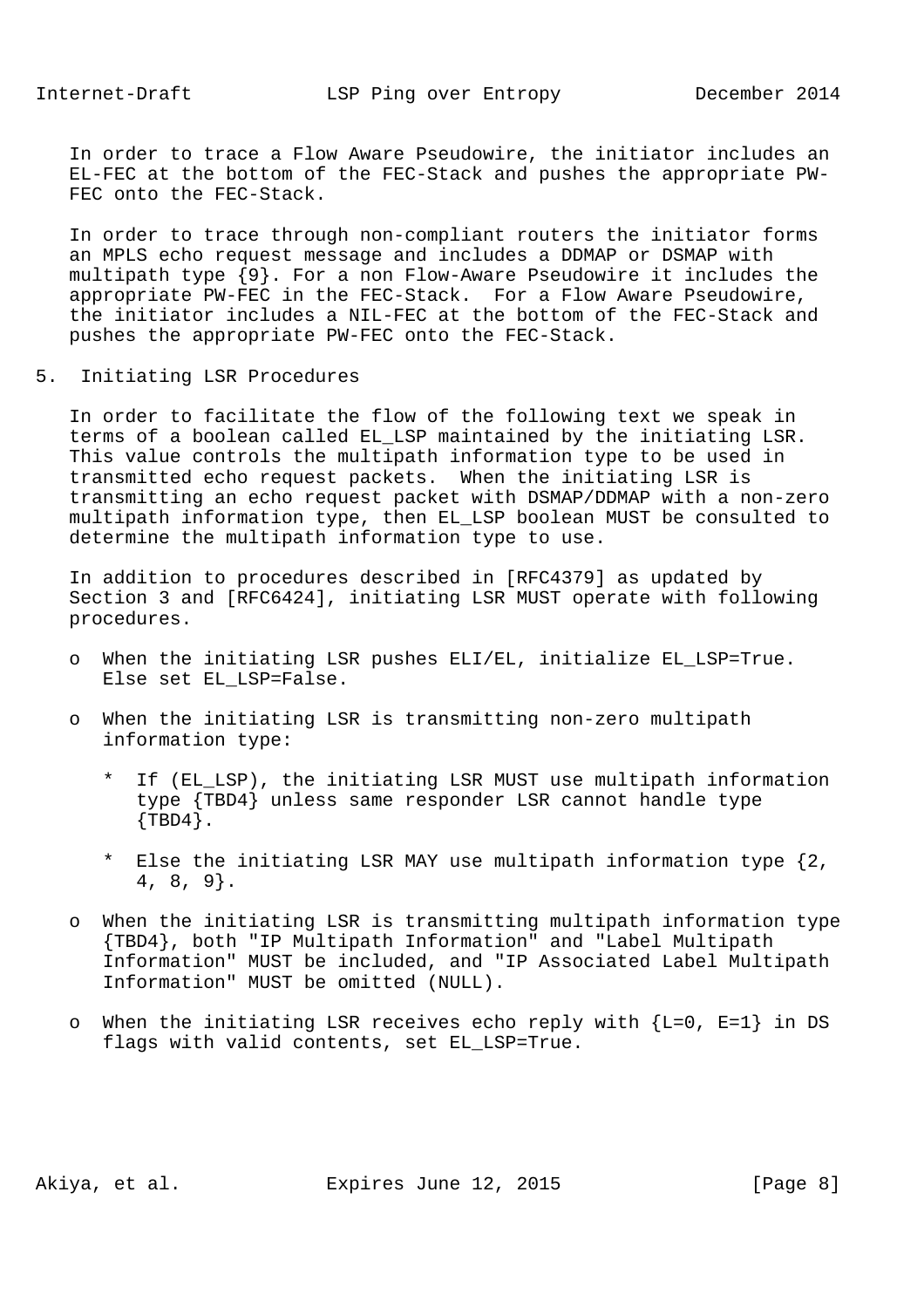In following conditions, the initiating LSR may have lost the ability to exercise specific ECMP paths. The initiating LSR MAY continue with "best effort".

- o Received echo reply contains empty multipath information.
- o Received echo reply contains {L=0, E=<any>} DS flags, but does not contain IP multipath information.
- o Received echo reply contains {L=1, E=<any>} DS flags, but does not contain label multipath information.
- o Received echo reply contains  ${L = *any* > , E = 1}$  DS flags, but does not contain associated label multipath information.
- o IP multipath information types {2, 4, 8} sent, and received echo reply with  ${L=1, E=0}$  in DS flags.
- o Multipath information type {TBD4} sent, and received echo reply with multipath information type other than {TBD4}.
- 6. Responder LSR Procedures

 Common Procedures: The responder LSR receiving an MPLS echo request packet with multipath information type {TBD4} MUST validate following contents. Any deviation MUST result in the responder LSR to consider the packet as malformed and return code 1 (Malformed echo request received) in the MPLS echo reply packet.

- o IP multipath information MUST be included.
- o Label multipath information MUST be included.
- o IP associated label multipath information MUST be omitted (NULL).

 Following subsections describe expected responder LSR procedures when echo reply is to include DSMAP/DDMAP TLVs, based on local load balance technique being employed. In case the responder LSR performs deviating load balance techniques per downstream basis, appropriate procedures matching to each downstream load balance technique MUST be operated.

- 6.1. IP Based Load Balancer & Not Pushing ELI/EL
	- o The responder MUST set  ${L=0, E=0}$  in DS flags.
	- o If multipath information type  $\{2, 4, 8\}$  is received, the responder MUST comply with [RFC4379] and [RFC6424].

Akiya, et al. Expires June 12, 2015 [Page 9]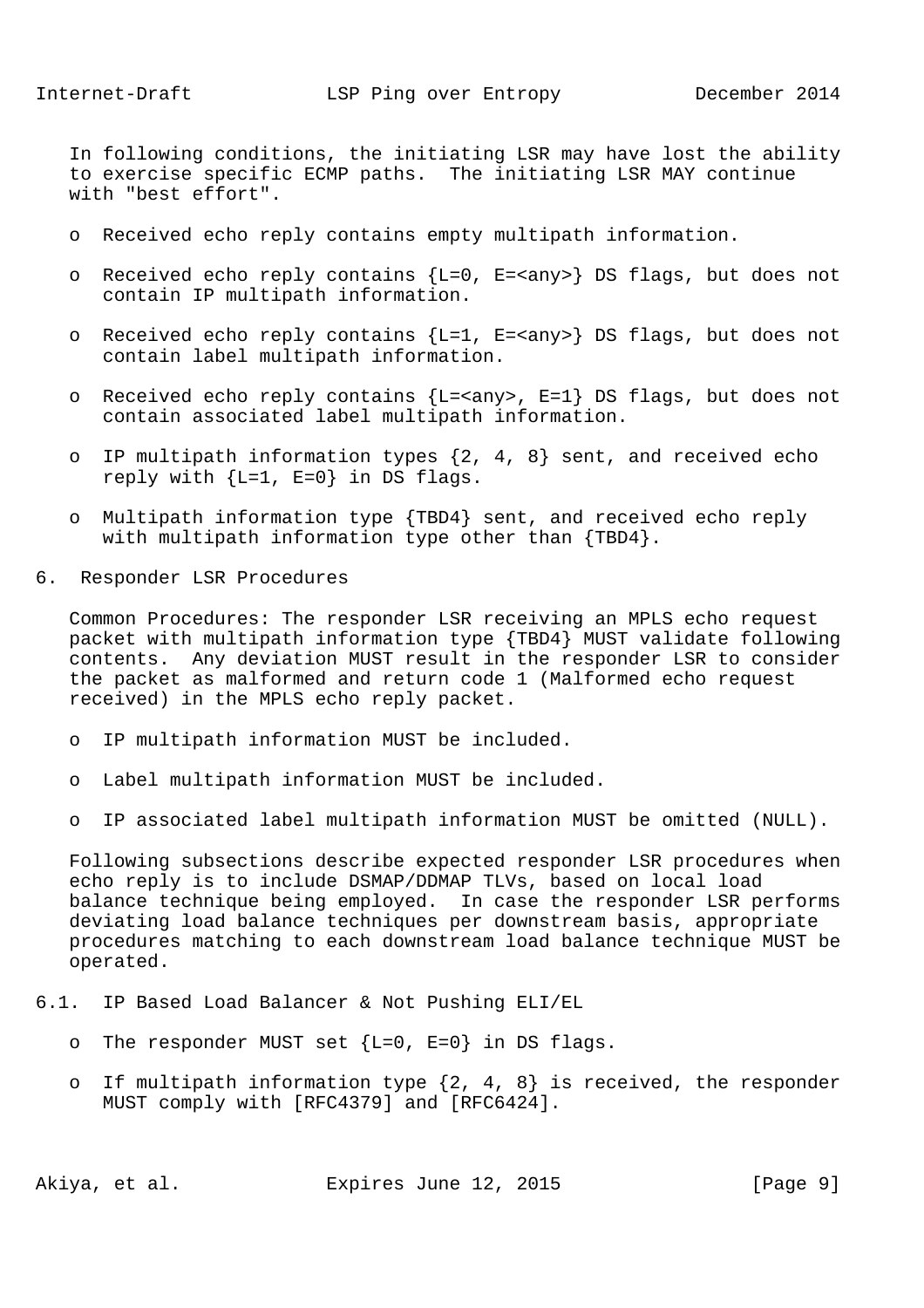- o If multipath information type {9} is received, the responder MUST reply with multipath type {0}.
- o If multipath information type {TBD4} is received, following procedures are to be used:
	- The responder MUST reply with multipath information type  $\{TBD4\}$ .
	- \* "Label Multipath Information" and "Associated Label Multipath Information" sections MUST be omitted (NULL).
	- \* If no matching IP address is found, then "IPMultipathType" field MUST be set to multipath information type {0} and "IP Multipath Information" section MUST also be omitted (NULL).
	- \* If at least one matching IP address is found, then "IPMultipathType" field MUST be set to appropriate multipath information type {2, 4, 8} and "IP Multipath Information" section MUST be included.
- 6.2. IP Based Load Balancer & Pushes ELI/EL
	- o The responder MUST set  ${L=0, E=1}$  in DS flags.
	- o If multipath information type {9} is received, the responder MUST reply with multipath type {0}.
	- o If multipath type {2, 4, 8, TBD4} is received, following procedures are to be used:
		- \* The responder MUST respond with multipath type {TBD4}. See Section 9 for details of multipath type {TBD4}.
		- \* "Label Multipath Information" section MUST be omitted (i.e. is it not there).
		- \* IP address set specified in received IP multipath information MUST be used to determine the returning IP/Label pairs.
		- \* If received multipath information type was {TBD4}, received "Label Multipath Information" sections MUST NOT be used to determine the associated label portion of returning IP/Label pairs.
		- \* If no matching IP address is found, then "IPMultipathType" field MUST be set to multipath information type {0} and "IP Multipath Information" section MUST be omitted. In addition,

Akiya, et al. Expires June 12, 2015 [Page 10]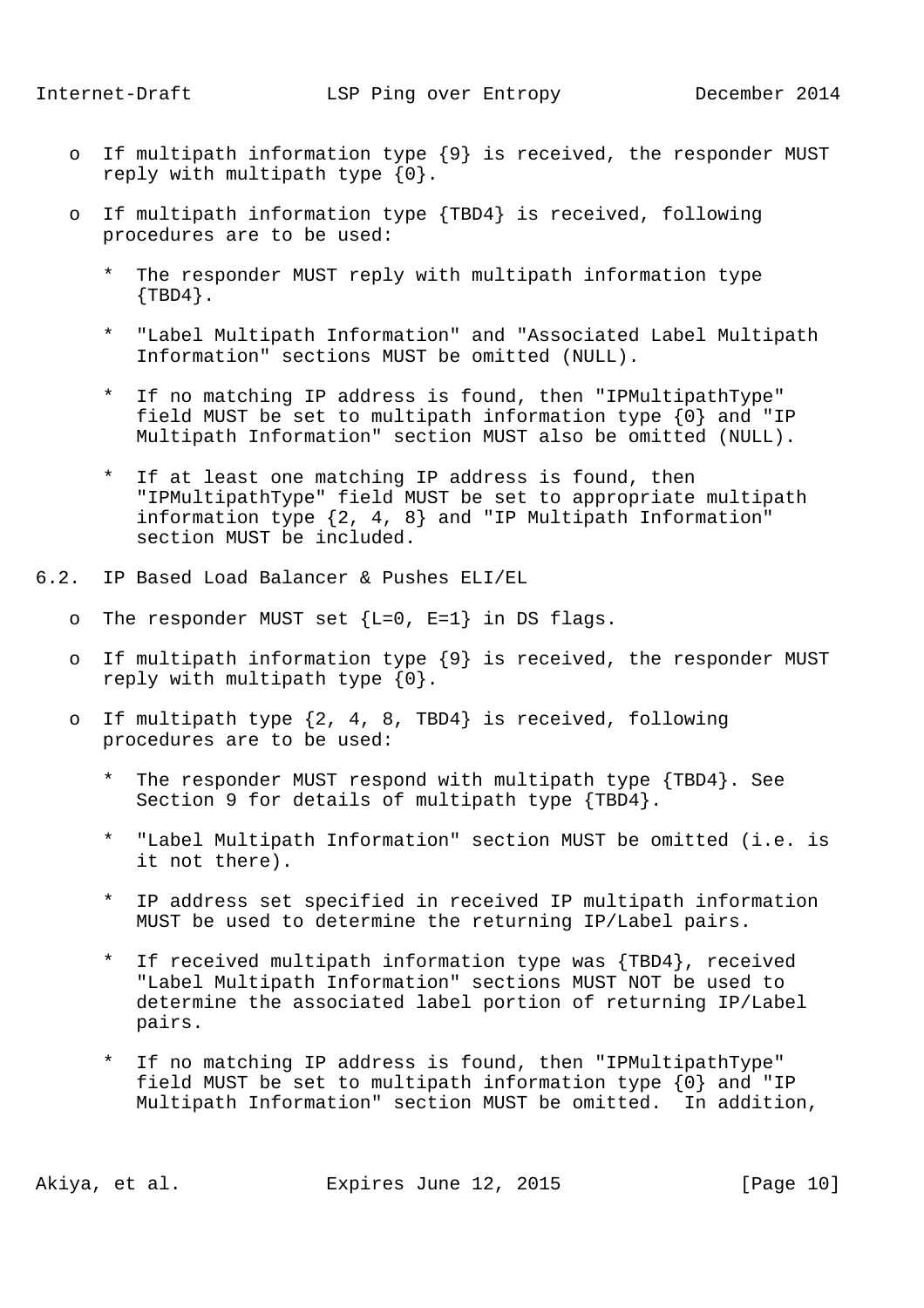"Assoc Label Multipath Length" MUST be set to 0, and "Associated Label Multipath Information" section MUST also be omitted.

- \* If at least one matching IP address is found, then "IPMultipathType" field MUST be set to appropriate multipath information type {2, 4, 8} and "IP Multipath Information" section MUST be included. In addition, "Associated Label Multipath Information" section MUST be populated with list of labels corresponding to each IP address specified in "IP Multipath Information" section. "Assoc Label Multipath Length" MUST be set to a value representing length in octets of "Associated Label Multipath Information" field.
- 6.3. Label Based Load Balancer & Not Pushing ELI/EL
	- o The responder MUST set  ${L=1, E=0}$  in DS flags.
	- o If multipath information type  $\{2, 4, 8\}$  is received, the responder MUST reply with multipath type  $\{0\}$ .
	- o If multipath information type {9} is received, the responder MUST comply with [RFC4379] and [RFC6424] as updated by Section 3.
	- o If multipath information type {TBD4} is received, following procedures are to be used:
		- \* The responder MUST reply with multipath information type  $\{TBD4\}$ .
		- \* "IP Multipath Information" and "Associated Label Multipath Information" sections MUST be omitted (NULL).
		- \* If no matching label is found, then "LbMultipathType" field MUST be set to multipath information type {0} and "Label Multipath Information" section MUST also be omitted (NULL).
		- \* If at least one matching label is found, then "LbMultipathType" field MUST be set to appropriate multipath information type  $\{9\}$ and "Label Multipath Information" section MUST be included.
- 6.4. Label Based Load Balancer & Pushes ELI/EL
	- o The responder MUST set  ${L=1, E=1}$  in DS flags.
	- o If multipath information type  $\{2, 4, 8\}$  is received, the responder MUST reply with multipath type  $\{0\}$ .

Akiya, et al. Expires June 12, 2015 [Page 11]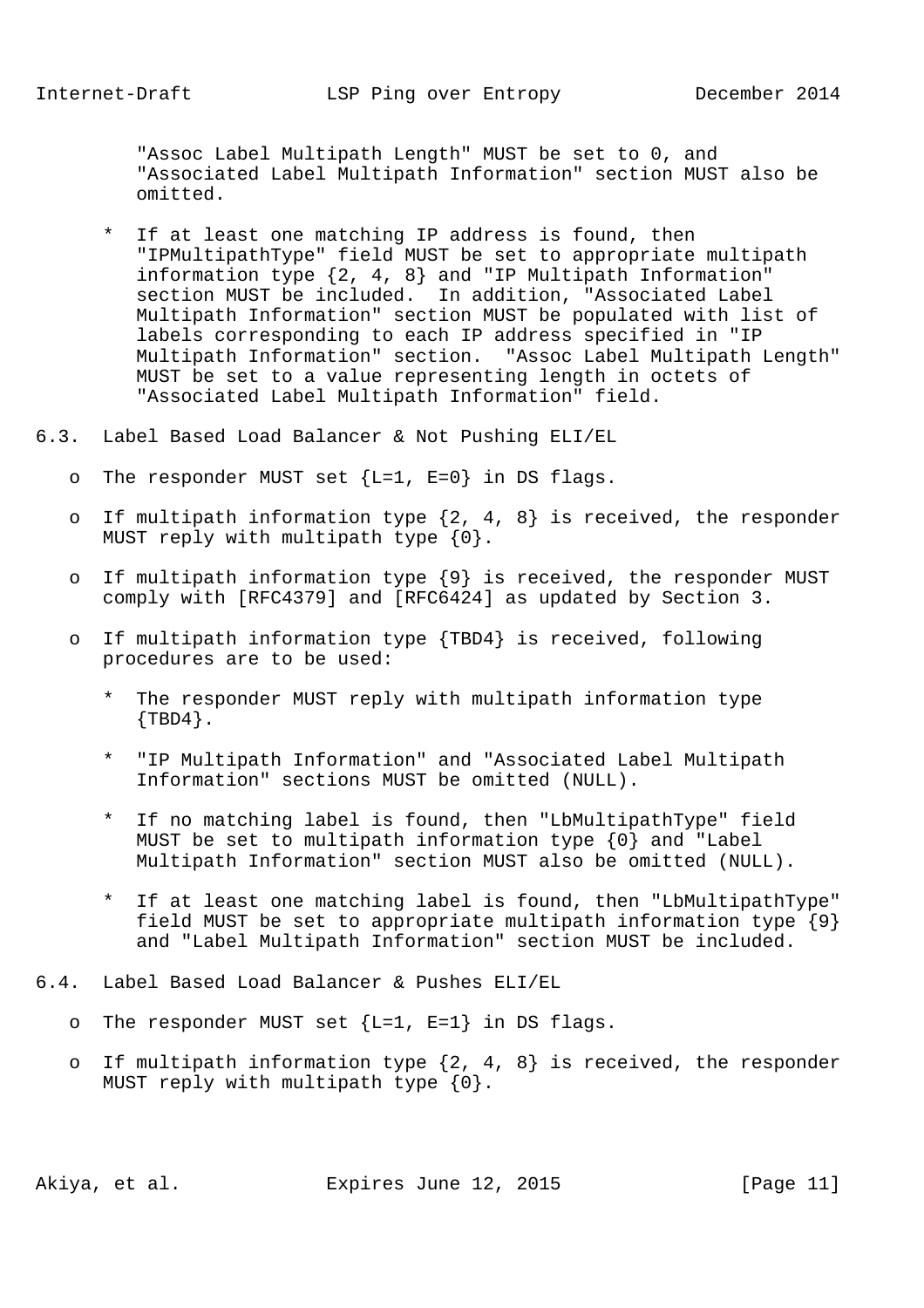- o If multipath type {9, TBD4} is received, following procedures are to be used:
	- The responder MUST respond with multipath type  ${TPD4}$ .
	- \* "IP Multipath Information" section MUST be omitted.
	- \* Label set specified in received label multipath information MUST be used to determine the returning Label/Label pairs.
	- \* If received multipath information type was {TBD4}, received "Label Multipath Information" sections MUST NOT be used to determine the associated label portion of returning Label/Label pairs.
	- \* If no matching label is found, then "LbMultipathType" field MUST be set to multipath information type {0} and "Label Multipath Information" section MUST be omitted. In addition, "Assoc Label Multipath Length" MUST be set to 0, and "Associated Label Multipath Information" section MUST also be omitted.
	- \* If at least one matching label is found, then "LbMultipathType" field MUST be set to appropriate multipath information type  $\{9\}$  and "Label Multipath Information" section MUST be included. In addition, "Associated Label Multipath Information" section MUST be populated with list of labels corresponding to each label specified in "Label Multipath Information" section. "Assoc Label Multipath Length" MUST be set to a value representing length in octets of "Associated Label Multipath Information" field.
- 6.5. Flow Aware MS-PW Stitching LSR

 Stitching LSR that cross-connects Flow Aware Pseudowires behave in one of two ways:

- o Load balances on previous Flow Label, and carries over same Flow Label. For this case, stitching LSR is to behave as procedures described in Section 6.3.
- o Load balances on previous Flow Label, and replaces Flow Label with newly computed. For this case, stitching LSR is to behave as procedures described in Section 6.4.

Akiya, et al. Expires June 12, 2015 [Page 12]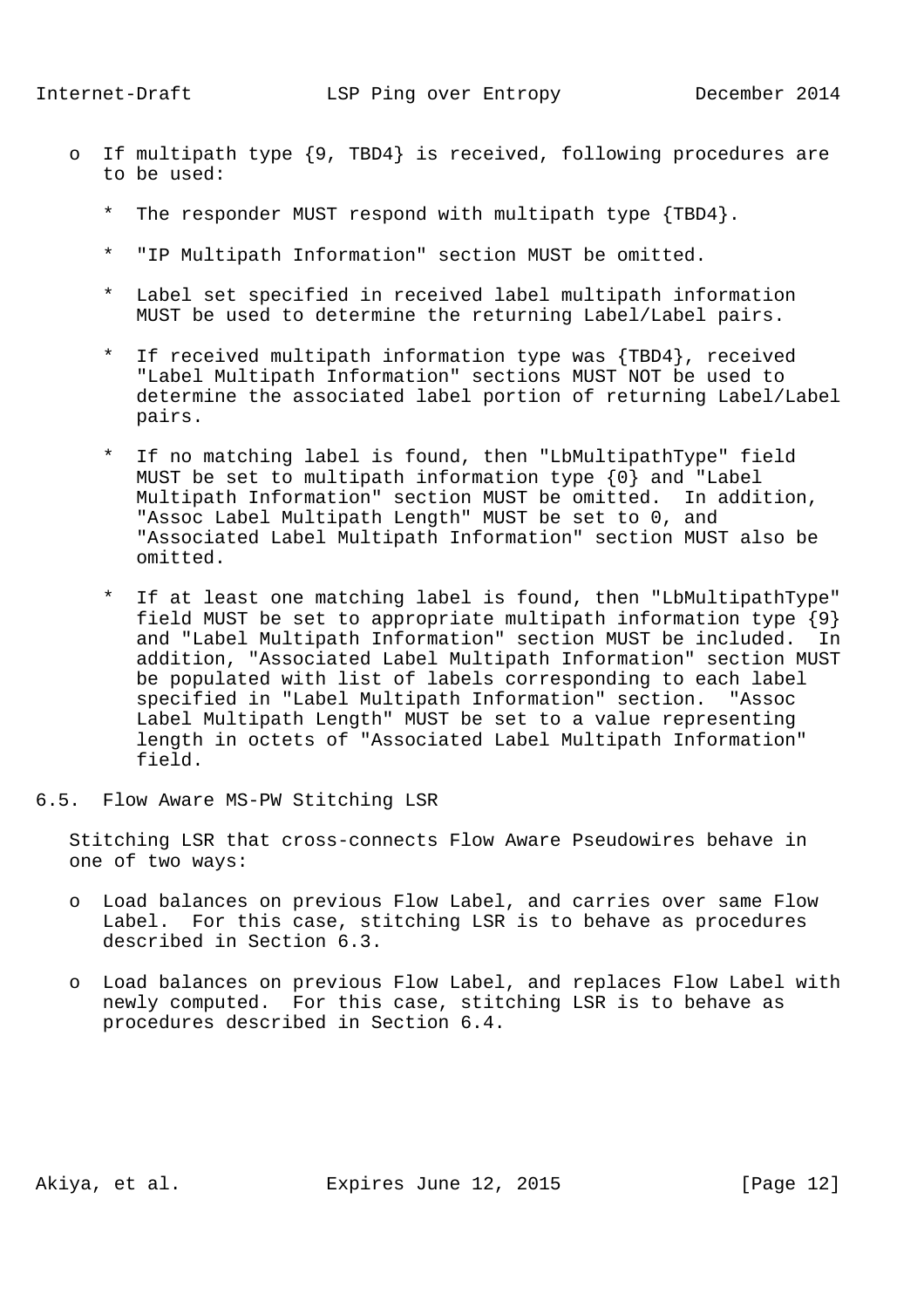## 7. Entropy Label FEC

 Entropy Label Indicator (ELI) is a reserved label that has no explicit FEC associated, and has label value 7 assigned from the reserved range. Use Nil FEC as Target FEC Stack sub-TLV to account for ELI in a Target FEC Stack TLV.

 Entropy Label (EL) is a special purpose label with label value being discretionary (i.e. label value may not be from the reserved range). For LSP verification mechanics to perform its purpose, it is necessary for a Target FEC Stack sub-TLV to clearly describe EL, particularly in the scenario where label stack does not carry ELI (ex: Flow Aware Pseudowire [RFC6391]). Therefore, this document defines a EL FEC to allow a Target FEC Stack sub-TLV to be added to the Target FEC Stack to account for EL.

The Length is 4. Labels are 20-bit values treated as numbers.

|       |  |  |  |  |  |  |  |  | 0 1 2 3 4 5 6 7 8 9 0 1 2 3 4 5 6 7 8 9 0 1 2 3 4 5 6 7 8 9 0 1 |      |  |  |  |  |  |  |  |  |  |  |  |  |  |  |  |  |
|-------|--|--|--|--|--|--|--|--|-----------------------------------------------------------------|------|--|--|--|--|--|--|--|--|--|--|--|--|--|--|--|--|
|       |  |  |  |  |  |  |  |  |                                                                 |      |  |  |  |  |  |  |  |  |  |  |  |  |  |  |  |  |
| Tabel |  |  |  |  |  |  |  |  |                                                                 | MBZ. |  |  |  |  |  |  |  |  |  |  |  |  |  |  |  |  |
|       |  |  |  |  |  |  |  |  |                                                                 |      |  |  |  |  |  |  |  |  |  |  |  |  |  |  |  |  |

Figure 1: Entropy Label FEC

 Label is the actual label value inserted in the label stack; the MBZ fields MUST be zero when sent and ignored on receipt.

8. DS Flags: L and E

 Two flags, L and E, are added in DS Flags field of the DSMAP/DDMAP TLVs. Both flags MUST NOT be set in echo request packets when sending, and ignored when received. Zero, one or both new flags MUST be set in echo reply packets.

 DS Flags -------- 0 1 2 3 4 5 6 7 +-+-+-+-+-+-+-+-+ | MBZ |L|E|I|N| +-+-+-+-+-+-+-+-+

 RFC-Editor-Note: Please update above figure to place the flag E in the bit number TBD2 and the flag L in the bit number TBD3.

Akiya, et al. Expires June 12, 2015 [Page 13]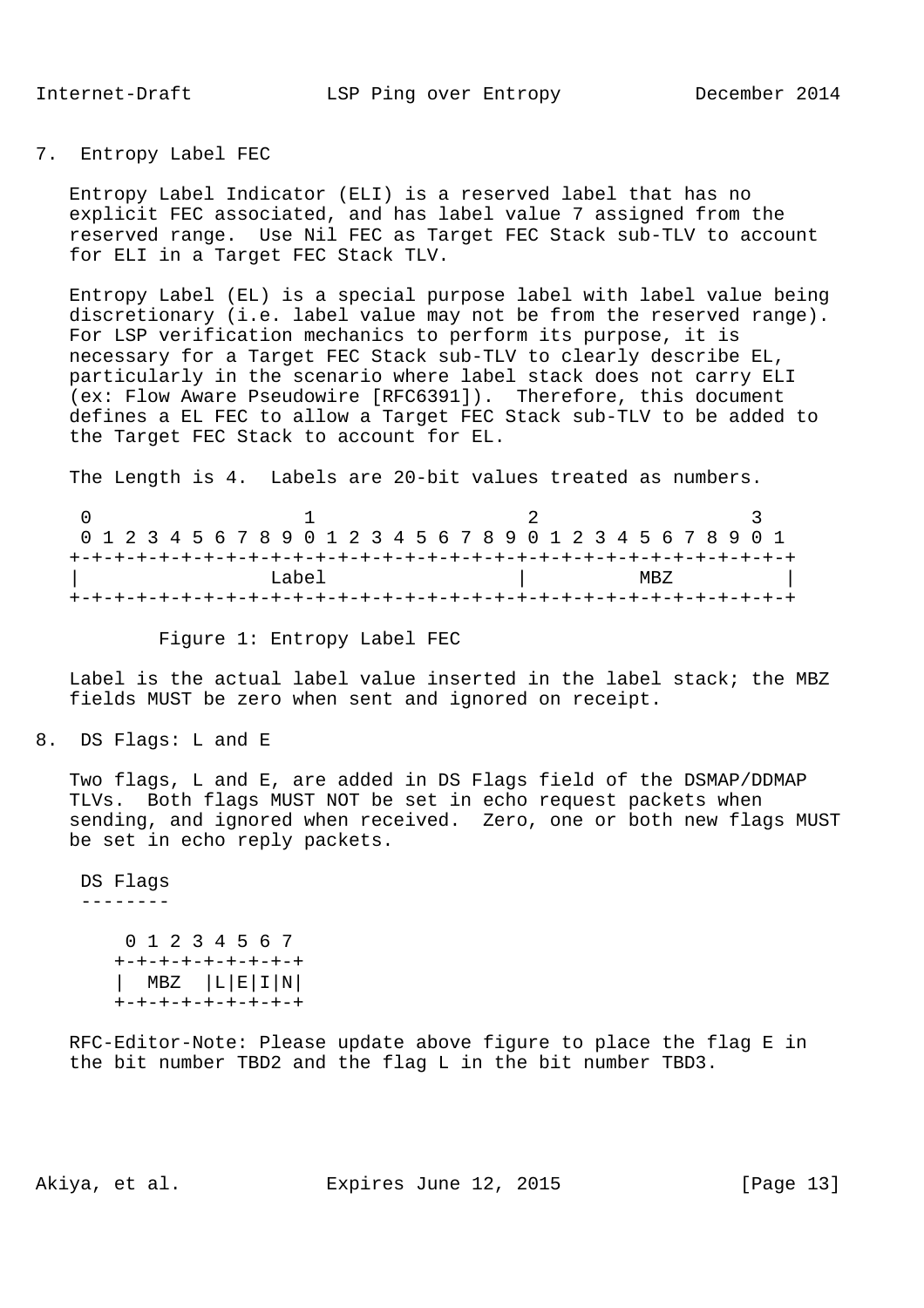Flag Name and Meaning

---- ----------------

- L Label based load balance indicator This flag MUST be set to zero in the echo request. LSR which performs load balancing on a label MUST set this flag in the echo reply. LSR which performs load balancing on IP MUST NOT set this flag in the echo reply.
- E ELI/EL push indicator This flag MUST be set to zero in the echo request. LSR which pushes ELI/EL MUST set this flag in the echo reply. LSR which does not push ELI/EL MUST NOT set this flag in the echo reply.

 Two flags result in four load balancing techniques which echo reply generating LSR can indicate:

- o {L=0, E=0} LSR load balances based on IP and does not push ELI/EL.
- $O\{L=0$ , E=1} LSR load balances based on IP and pushes ELI/EL.
- o {L=1, E=0} LSR load balances based on label and does not push ELI/ EL.
- o {L=1, E=1} LSR load balances based on label and pushes ELI/EL.

#### 9. New Multipath Information Type: TBD4

 One new multipath information type is added to be used in DSMAP/DDMAP TLVs. New multipath type has value of TBD4.

| Key Type |                       | Multipath Information           |  |  |  |  |  |  |  |  |  |
|----------|-----------------------|---------------------------------|--|--|--|--|--|--|--|--|--|
|          |                       |                                 |  |  |  |  |  |  |  |  |  |
|          | TBD4 IP and label set | IP addresses and label prefixes |  |  |  |  |  |  |  |  |  |

 Multipath type TBD4 is comprised of three sections. One section to describe IP address set. One section to describe label set. One section to describe another label set which associates to either IP address set or label set specified in the other section.

Multipath information type TBD4 has following format:

Akiya, et al. Expires June 12, 2015 [Page 14]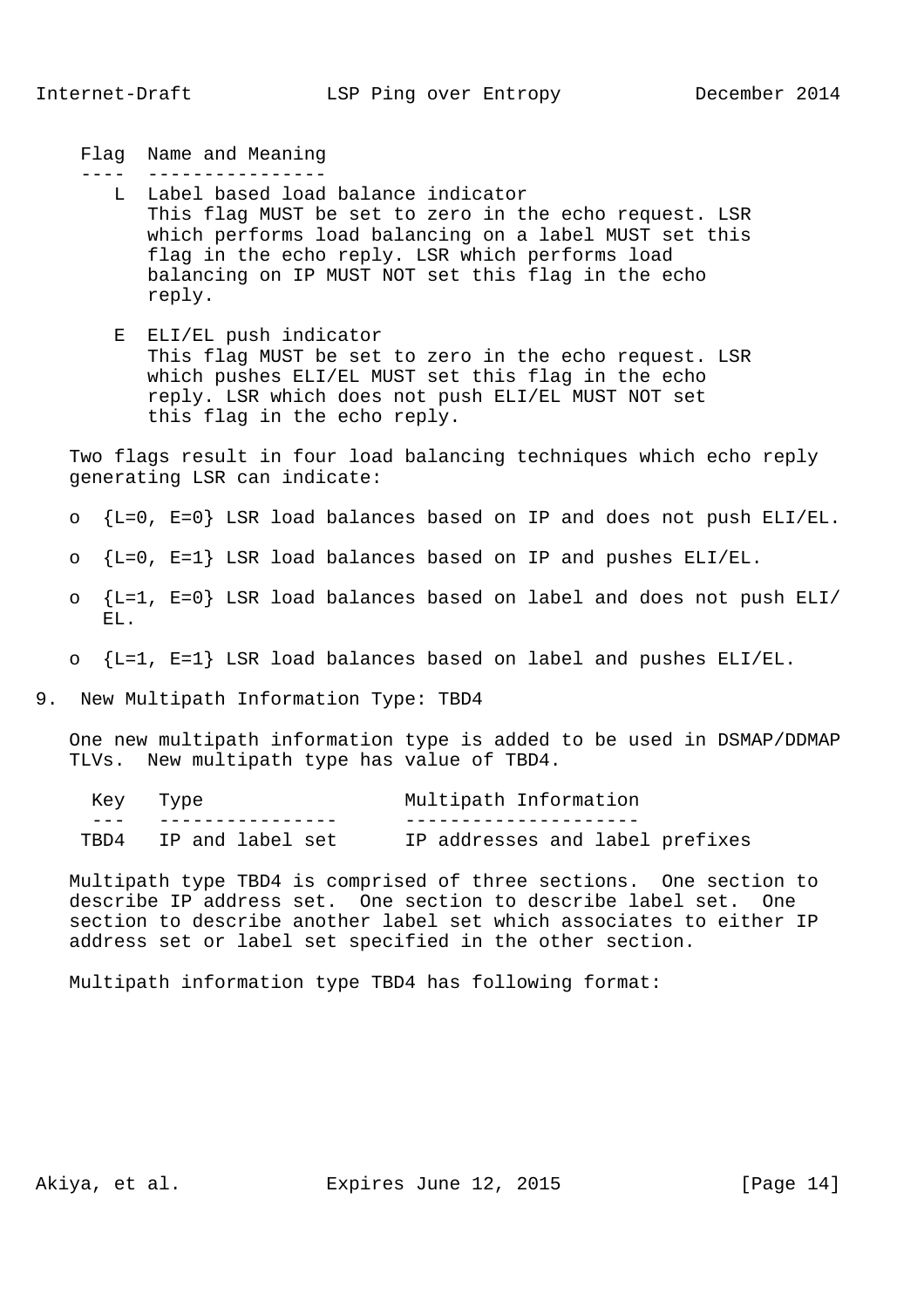$0$  1 2 3 0 1 2 3 4 5 6 7 8 9 0 1 2 3 4 5 6 7 8 9 0 1 2 3 4 5 6 7 8 9 0 1 +-+-+-+-+-+-+-+-+-+-+-+-+-+-+-+-+-+-+-+-+-+-+-+-+-+-+-+-+-+-+-+-+ |IPMultipathType| Reserved(MBZ) | IP Multipath Length | +-+-+-+-+-+-+-+-+-+-+-+-+-+-+-+-+-+-+-+-+-+-+-+-+-+-+-+-+-+-+-+-+ ˜ ˜ | (IP Multipath Information) |  $\sim$   $\sim$   $\sim$  +-+-+-+-+-+-+-+-+-+-+-+-+-+-+-+-+-+-+-+-+-+-+-+-+-+-+-+-+-+-+-+-+ |LbMultipathType| Reserved(MBZ) | Label Multipath Length | +-+-+-+-+-+-+-+-+-+-+-+-+-+-+-+-+-+-+-+-+-+-+-+-+-+-+-+-+-+-+-+-+ ˜ ˜ | (Label Multipath Information) | ˜ ˜ +-+-+-+-+-+-+-+-+-+-+-+-+-+-+-+-+-+-+-+-+-+-+-+-+-+-+-+-+-+-+-+-+ Reserved(MBZ) | Assoc Label Multipath Length | +-+-+-+-+-+-+-+-+-+-+-+-+-+-+-+-+-+-+-+-+-+-+-+-+-+-+-+-+-+-+-+-+ ˜ ˜ | (Associated Label Multipath Information) | ˜ ˜ +-+-+-+-+-+-+-+-+-+-+-+-+-+-+-+-+-+-+-+-+-+-+-+-+-+-+-+-+-+-+-+-+

Figure 2: Multipath Information Type TBD4

- o IPMultipathType
	- 0 when "IP Multipath Information" is omitted. Otherwise one of IP multipath information values: {2, 4, 8}.
- o IP Multipath Information
	- \* This section is omitted when "IPMultipathType" is 0. Otherwise this section reuses IP multipath information from [RFC4379]. Specifically, multipath information for values  $\{2, 4, 8\}$  can be used.
- o LbMultipathType
	- 0 when "Label Multipath Information" is omitted. Otherwise label multipath information value {9}.
- o Label Multipath Information
	- \* This section is omitted when "LbMultipathType" is 0. Otherwise this section reuses label multipath information from [RFC4379]. Specifically, multipath information for value {9} can be used.
- o Associated Label Multipath Information

Akiya, et al. Expires June 12, 2015 [Page 15]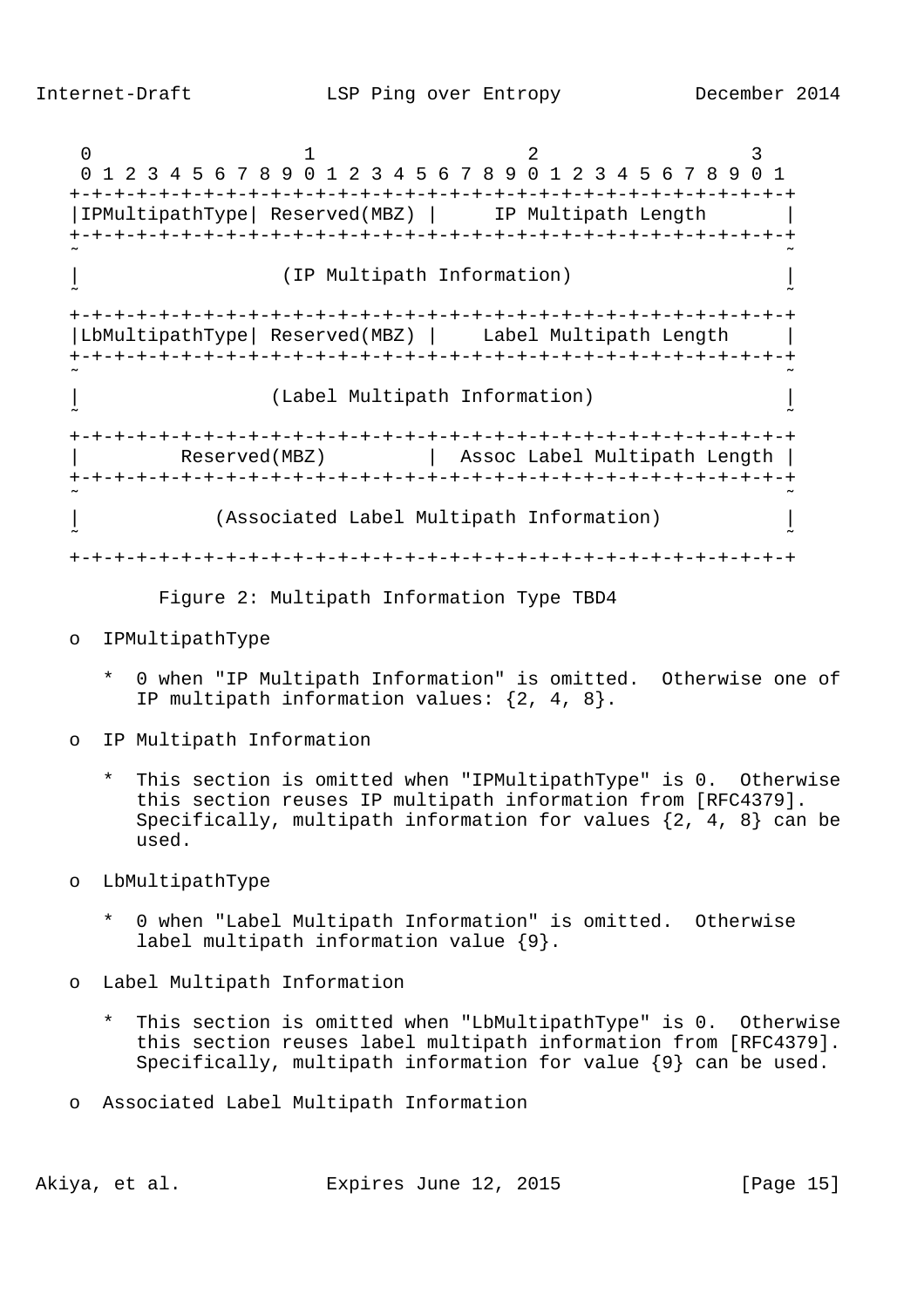- \* "Assoc Label Multipath Length" is a 16 bit field of multipath information which indicates length in octets of the associated label multipath information.
- \* "Associated Label Multipath Information" is a list of labels with each label described in 24 bits. This section MUST be omitted in an MPLS echo request message. A midpoint which pushes ELI/EL labels SHOULD include "Assoc Label Multipath Information" in its MPLS echo reply message, along with either "IP Multipath Information" or "Label Multipath Information". Each specified associated label described in this section maps to specific IP address OR label described in the "IP Multipath Information" section or "Label Multipath Information" section. For example, if 3 IP addresses are specified in the "IP Multipath Information" section, then there MUST be 3 labels described in this section. First label maps to the lowest IP address specified, second label maps to the second lowest IP address specified and third label maps to the third lowest IP address specified.
- 10. Supported and Unsupported Cases

 MPLS architecture never defined strict rules on how implementations are to identify hash "keys" for load balancing purpose. As result, implementations may be of following load balancer types:

- 1. IP Based Load Balancer.
- 2. Label Based Load Balancer.
- 3. Label and IP Based Load Balancer.

 For cases (2) and (3), implementation can include different sets of labels from the label stack for load balancing purpose. Thus following sub-cases are possible:

- a. Entire label stack.
- b. Top N labels from label stack where number of labels in label stack is >N.
- c. Bottom N labels from label stack where number of labels in label stack is >N.

 In a scenario where there is one Flow Label or Entropy Label present in the label stack, following further cases are possible for (2b), (2c), (3b) and (3c):

- 1. N labels from label stack include Flow Label or Entropy Label.
- 2. N labels from label stack does not include Flow Label or Entropy Label.

Akiya, et al. Expires June 12, 2015 [Page 16]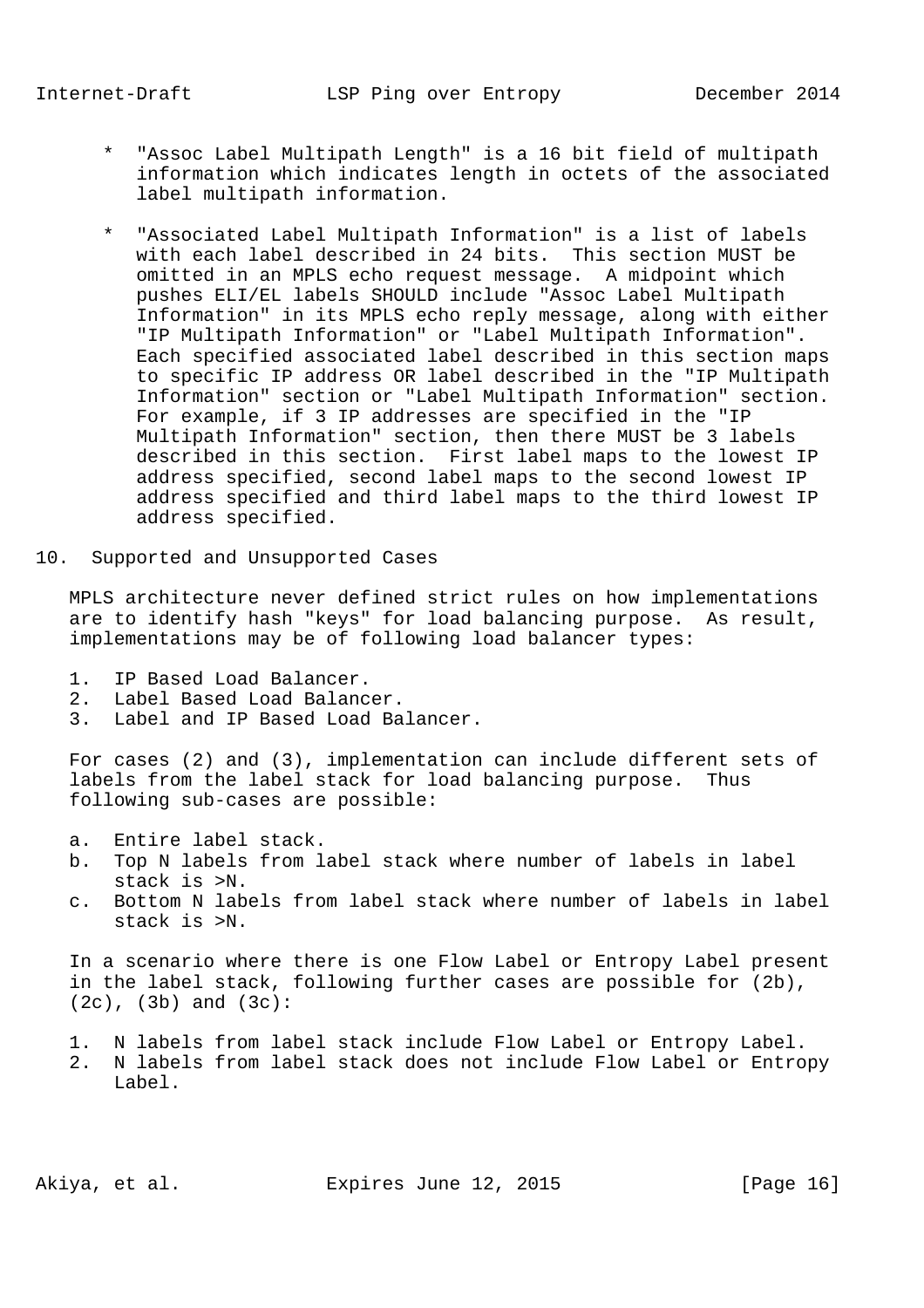Also in a scenario where there are multiple Entropy Labels present in the label stack, it is possible for implementations to employ deviating techniques:

- o Search for entropy stops at the first Entropy Label.
- o Search for entropy includes any Entropy Label found plus continues to search for entropy in the label stack.

 Furthermore, handling of reserved (i.e. special) labels varies among implementations:

- o Reserved labels are used in the hash as any other label would be (a bad practice).
- o Reserved labels are skipped over and, for implementations limited to N labels, the reserved labels do not count towards the limit of N.
- o Reserved labels are skipped over and, for implementations limited to N labels, the reserved labels count towards the limit of N.

 It is important to point this out since presence of GAL will affect those implementations which include reserved labels for load balancing purpose.

 As can be seen from above, there are many flavors of potential load balancing implementations. Attempting for any OAM tools to support ECMP discovery and traversal over all flavors of such will require fairly complex procedures and implementations to support those complex procedures. Complexities in OAM tools will produce minimal benefits if majority of implementations are expected to employ small subset of cases described above.

- o Section 4.3 of [RFC6790] states that implementations, for load balancing purpose, parsing beyond the label stack after finding Entropy Label is "limited incremental value". Therefore, it is expected that most implementations will be of types "IP Based Load Balancer" or "Label Based Load Balancer".
- o Section 2.4.5.1 of [I-D.ietf-mpls-forwarding] recommends that search for entropies from the label stack should terminate upon finding the first Entropy Label. Therefore, it is expected that implementations will only include the first (top-most) Entropy Label when there are multiple Entropy Labels in the label stack.
- o It is expected that, in most cases, number of labels in the label stack will not exceed number of labels (N) which implementations can include for load balancing purpose.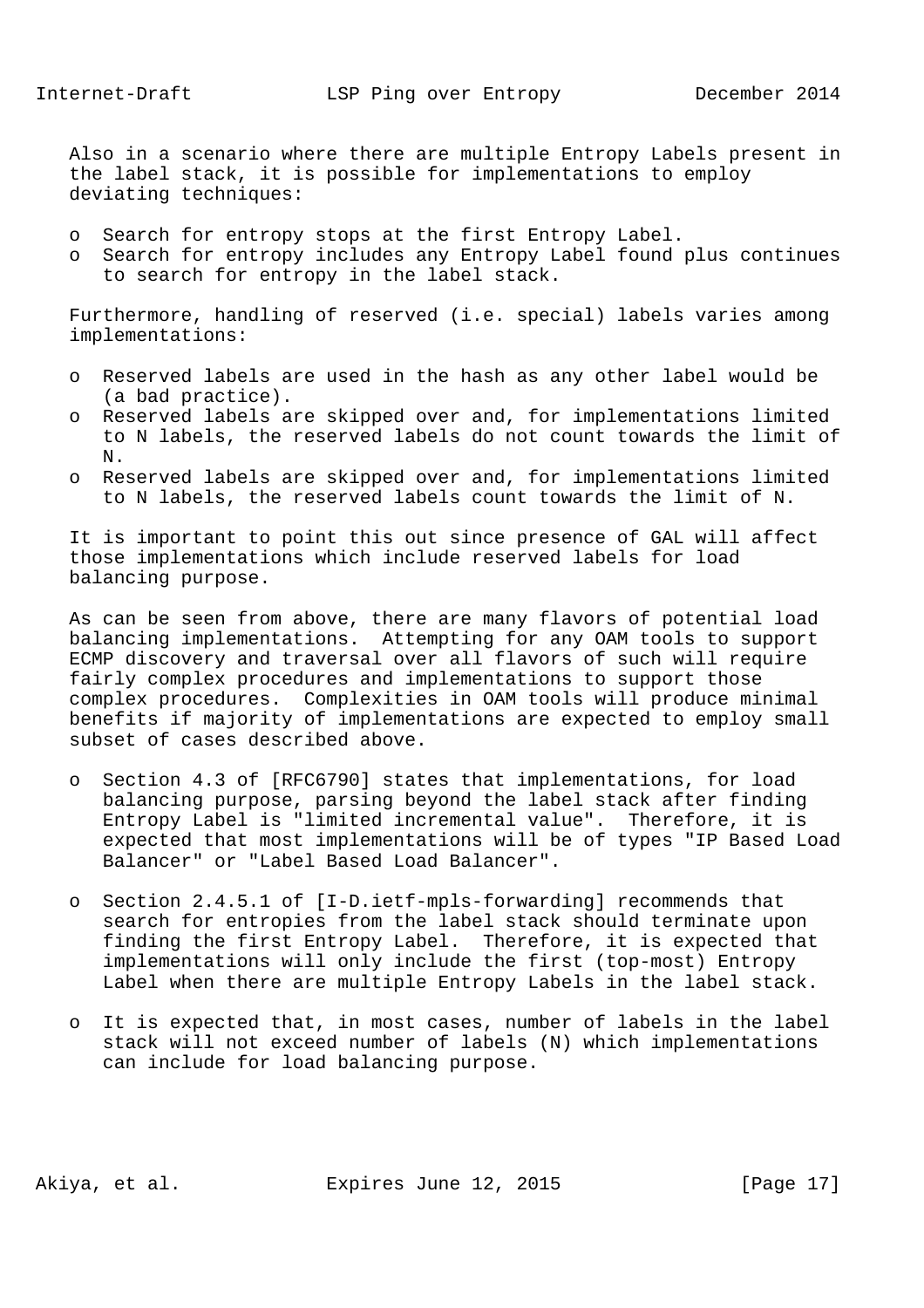o It is expected that labels in the label stack, besides Flow Label and Entropy Label, are constant for the lifetime of a single LSP multipath traceroute operation. Therefore, deviating load balancing implementations with respect to reserved labels should not affect this tool.

 Thus [RFC4379], [RFC6424] and this document will support cases (1) and (2a1), where only the first (top-most) Entropy Label is included when there are multiple Entropy Labels in the label stack.

11. Security Considerations

 This document extends LSP Traceroute mechanism to discover and exercise ECMP paths when LSP uses ELI/EL in label stack. Additional processings are required for responder and initiator nodes. Responder node that pushes ELI/EL will need to compute and return multipath data including associated EL. Initiator node will need to store and handle both IP multipath and label multipath information, and include destination IP addresses and/or ELs in MPLS echo request packet as well as in carried multipath information to downstream nodes. Due to additional processing, it is critical that proper security measures described in [RFC4379] and [RFC6424] are followed.

12. IANA Considerations

# 12.1. DS Flags

 The IANA is requested to assign new bit numbers from the "DS flags" sub-registry from the "Multi-Protocol Label Switching (MPLS) Label Switched Paths (LSPs) Ping Parameters - TLVs" registry ([IANA-MPLS-LSP-PING]).

 Note: the "DS flags" sub-registry is created by [I-D.ietf-mpls-lsp-ping-registry].

| Bit number Name |                                            | Reference     |
|-----------------|--------------------------------------------|---------------|
|                 |                                            |               |
|                 | TBD2 E: ELI/EL push indicator              | this document |
|                 | TBD3 L: Label based load balance indicator | this document |

# 12.2. Multpath Type

 The IANA is requested to assign a new value from the "Multipath Type" sub-registry from the "Multi-Protocol Label Switching (MPLS) Label Switched Paths (LSPs) Ping Parameters - TLVs" registry ([IANA-MPLS-LSP-PING]).

Akiya, et al. Expires June 12, 2015 [Page 18]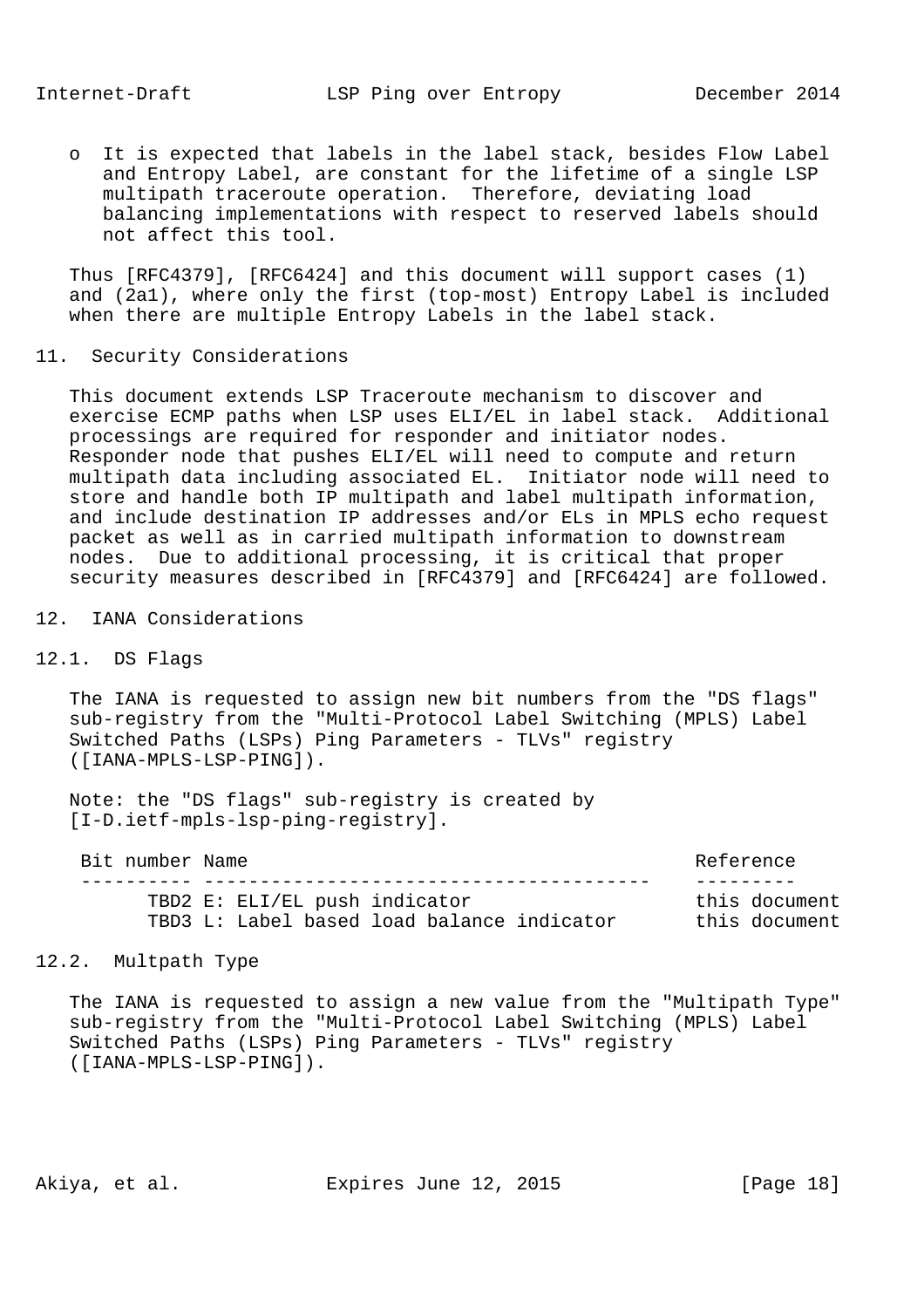Note: the "Multipath Type" sub-registry is created by [I-D.ietf-mpls-lsp-ping-registry].

| Value | Meaning          | Reference     |
|-------|------------------|---------------|
|       |                  |               |
| TRD4  | IP and label set | this document |

#### 12.3. Entropy Label FEC

 The IANA is requested to assign a new sub-TLV from the "Sub-TLVs for TLV Types 1 and 16" section from the "Multi-Protocol Label Switching (MPLS) Label Switched Paths (LSPs) Ping Parameters - TLVs" registry ([IANA-MPLS-LSP-PING]).

| Sub-Type Sub-TLV Name  | Reference     |
|------------------------|---------------|
|                        |               |
| TBD1 Entropy Label FEC | this document |

13. Acknowledgements

 Authors would like to thank Loa Andersson, Curtis Villamizar, Daniel King and Sriganesh Kini for performing thorough review and providing valuable comments.

14. Contributing Authors

 Nagendra Kumar Cisco Systems Email: naikumar@cisco.com

## 15. References

- 15.1. Normative References
	- [I-D.ietf-mpls-lsp-ping-registry] Decraene, B., Akiya, N., Pignataro, C., Andersson, L., and S. Aldrin, "IANA registries for LSP ping Code Points", draft-ietf-mpls-lsp-ping-registry-00 (work in progress), November 2014.
	- [RFC2119] Bradner, S., "Key words for use in RFCs to Indicate Requirement Levels", BCP 14, RFC 2119, March 1997.
	- [RFC4379] Kompella, K. and G. Swallow, "Detecting Multi-Protocol Label Switched (MPLS) Data Plane Failures", RFC 4379, February 2006.

Akiya, et al. Expires June 12, 2015 [Page 19]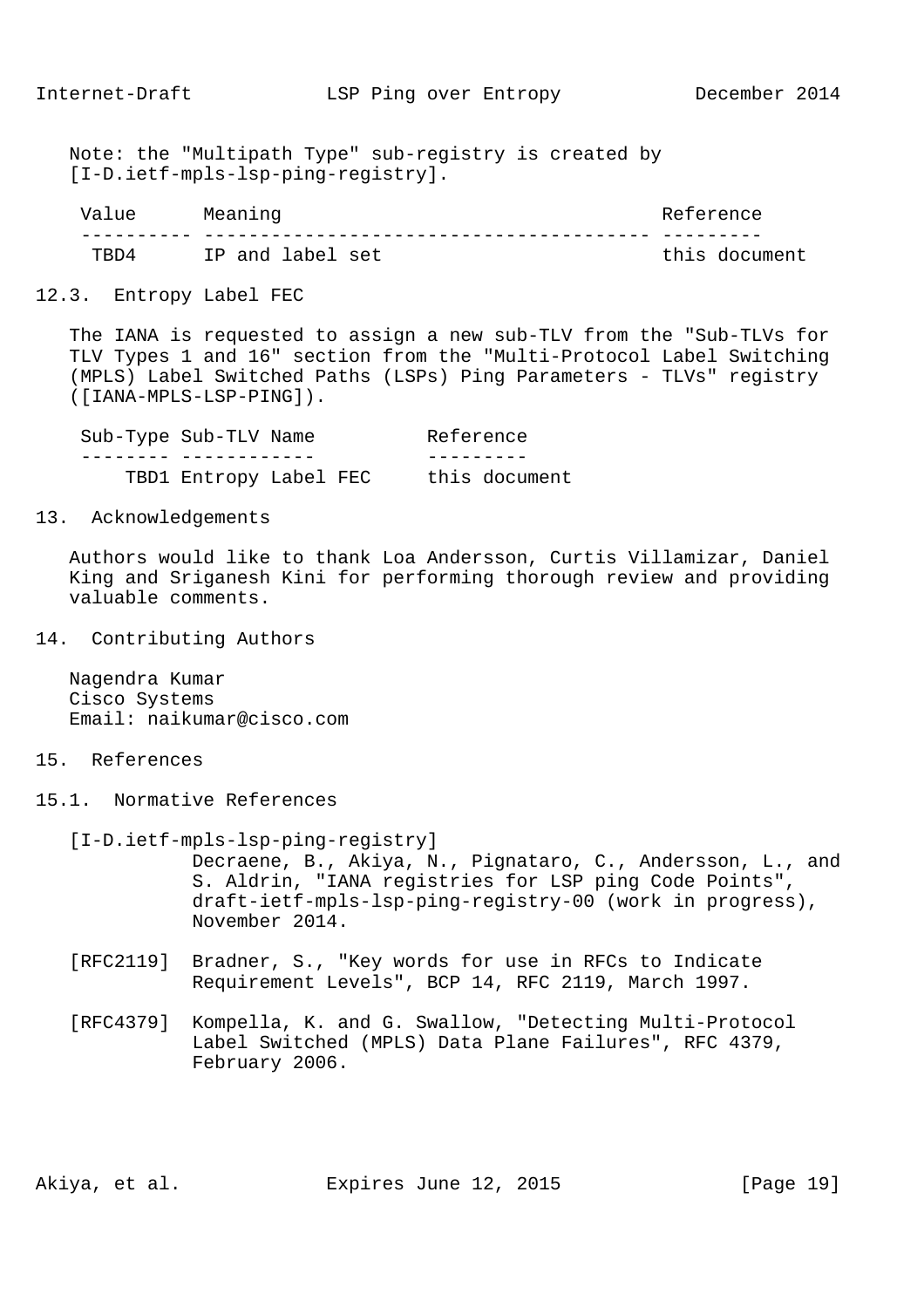[RFC6790] Kompella, K., Drake, J., Amante, S., Henderickx, W., and L. Yong, "The Use of Entropy Labels in MPLS Forwarding", RFC 6790, November 2012.

## 15.2. Informative References

[I-D.ietf-mpls-forwarding]

 Villamizar, C., Kompella, K., Amante, S., Malis, A., and C. Pignataro, "MPLS Forwarding Compliance and Performance Requirements", draft-ietf-mpls-forwarding-09 (work in progress), March 2014.

 [I-D.ravisingh-mpls-el-for-seamless-mpls] Singh, R., Shen, Y., and J. Drake, "Entropy label for seamless MPLS", draft-ravisingh-mpls-el-for-seamless mpls-04 (work in progress), October 2014.

#### [IANA-MPLS-LSP-PING]

 IANA, "Multi-Protocol Label Switching (MPLS) Label Switched Paths (LSPs) Ping Parameters", <http://www.iana.org/assignments/mpls-lsp-ping-parameters/ mpls-lsp-ping-parameters.xhtml>.

- [RFC6391] Bryant, S., Filsfils, C., Drafz, U., Kompella, V., Regan, J., and S. Amante, "Flow-Aware Transport of Pseudowires over an MPLS Packet Switched Network", RFC 6391, November 2011.
- [RFC6424] Bahadur, N., Kompella, K., and G. Swallow, "Mechanism for Performing Label Switched Path Ping (LSP Ping) over MPLS Tunnels", RFC 6424, November 2011.

Authors' Addresses

 Nobo Akiya Cisco Systems

Email: nobo@cisco.com

 George Swallow Cisco Systems

Email: swallow@cisco.com

Akiya, et al. Expires June 12, 2015 [Page 20]